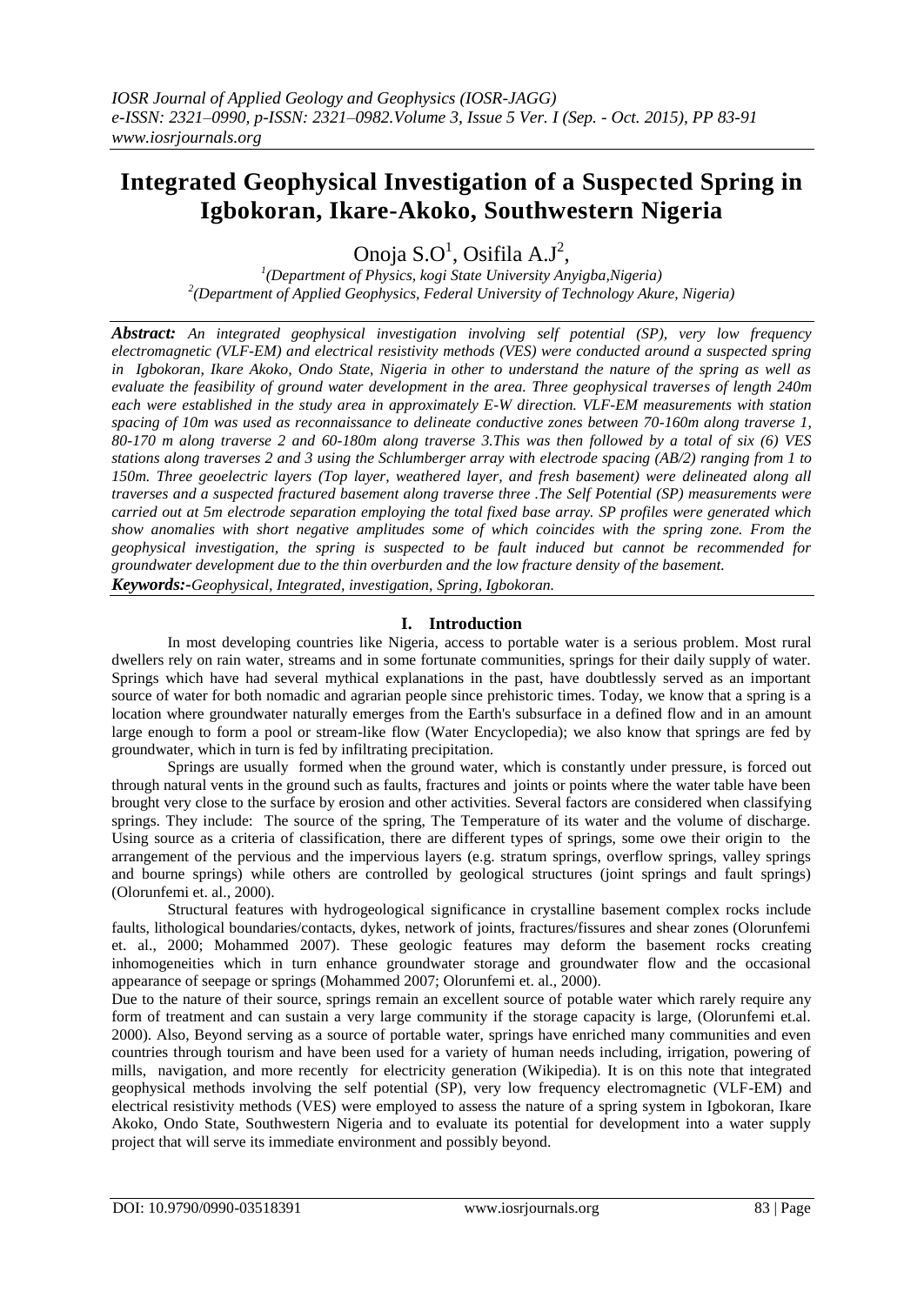## **II. The Study Area**

The study area is located in Igbokoran, Ikare-Akoko, in Akoko North West local government area of Ondo state (Fig 1). It lies between latitudes  $7^035'$ -  $7^036'$  and longitudes  $5^035'$ -  $5^038'$ . The study area is a relatively flat exposure which slopes southward and is bounded by a granitic gneiss exposure at the northern end. The dominant rock type in the study area is granite gneiss with specs of ferromagnesians (Fig 2) and it occurs as low-lying units. The rock is grayish in colour being rich in light coloured minerals notably quartz. The other minerals present are biotite and feldspars (microcline). The strike of the foliation is approximately northsouth. The texture of the rock is medium to coarse grained.

The area is underlain by Precambrian crystalline basement rocks that are susceptible to faulting and fracturing. It was thought that if these geological features extend to the surface, they might serve as conduits for groundwater and discharge point for seepages and springs (Olorunfemi et. al., 2000). Groundwater has been found to accumulate within the weathered and or fractured basement rocks (Olayinka and Olorunfemi, 1992; Olorunfemi and Fasuyi, 1993).



**Fig 1:** Topographical Map of Ikare-Akoko showing the study location (Extracted from topographical map of Owo North-West, Ondo State-sheet 265).



**Fig. 2:** Geological Map of Ikare-Akoko (Extracted from Geological map of Ondo State).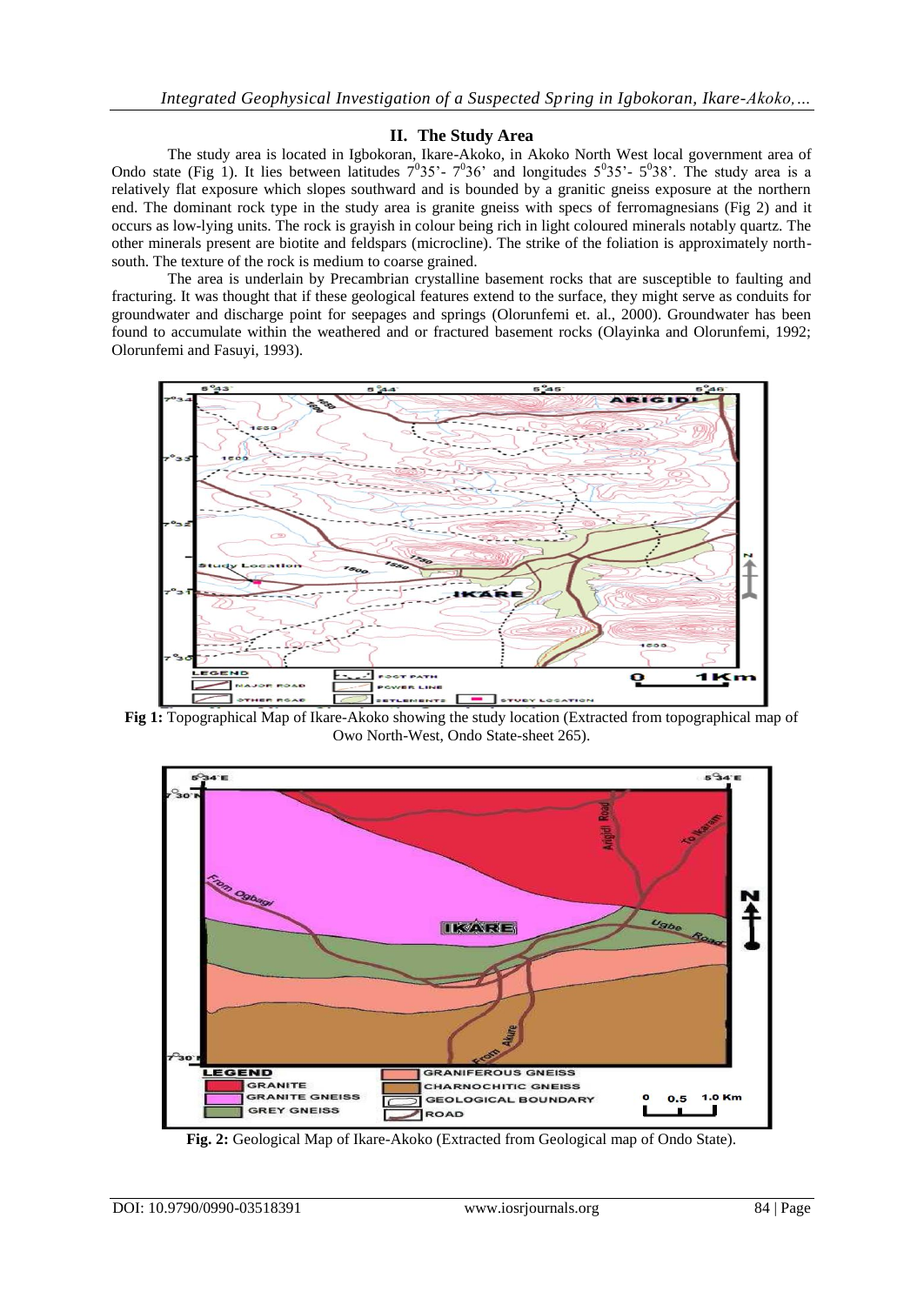# **III. Method Of Study**

Three geophysical traverses of length 240m each were established in the study area (Fig 3) with two of the three traverses (TR2 and TR3) encompassing the spring zone. Very low frequency Electromagnetic Method (VLF-EM) was used as a fast reconnaissance tool for mapping structural features within the subsurface and to locate sites with presumably large weathering depth. The VLF-EM measurements were made on the three traverses with station spacing of 10m using Geonics – EM 16 receiver. Areas suspected of having geologic structures (fractures and faults) and large weathering depth were subsequently depth sounded using Electrical Resistivity (Vertical Electrical Sounding – VES technique) in other to obtain a more accurate definition of the subsurface geologic sequence. ABEM SAS 300C resistivity meter was used for a total of six (6) VES stations occupied on two traverses using the Schlumberger array with electrode spacing (AB/2) ranging from 1 to 150m. These traverses encompass the spring / seepage zone.

Self Potential (SP) measurements were made along the three traverses at 5m electrode separation, employing the total fixed base array and the data was processed using the computer software Microsoft Excel and SURFER 8 to generate profiles. The VLF-EM data was processed and inverted into 2D sections using the Karous-Hjelt filtering (Karous and Hjelt, 1983). Fraser filter is also applied in order to increase the signal to noise ratio (Fraser, 1969). The electrical resistivity data was processed by plotting the apparent resistivity values against the electrode separation (AB/2). This was then interpreted quantitatively using partial curve matching and computer assisted 1D forward modeling with WinResist version 1.0 software (Vander Velpen, 2004).

The SP and VLF-EM data are presented as profiles. The VLF-EM profiles were generated by plotting the real and the imaginary components against the station spacing. Also, the Fraser filtered data were presented as depth sections, while The VES data are presented as depth sounding curves. Geoelectric sections were prepared from the results of the inversion and presented.

Interpretation of the SP profiles, Fraser filtered depth section and geoelectric section involved the detection of signatures or patterns that are diagnostic of fluid flow and fluid flow paths such as lithological contacts, fractured and faulted zones and similar zones of discontinuity.



**Fig 3:** Geophysical Layout of the Study Area.

### **IV. Results And Discussion**

#### **1.1 Spontaneous potential (SP)**

The observed SP values from the SP profiles (Fig 4) generally vary from +17.1 to -17.6 millivolts. SP values along traverse 1(fig 4a) ranged from -0.2 to -17.6 millivolts and show one negative anomaly peak at station 7 (70m) and another at station 16 (160m). These are indicative of probable fractured or faulted zones.

Along traverse 2, the SP profile (Fig 4b) show values varying from  $+2.8$  to  $-6.2$  millivolts with one negative peak anomaly at station 8 (80m) and another at station 17 (170m). This can also be considered a fractured or faulted zone. Traverse 3 presents an SP profile (Figure 4c) which shows two positive anomaly peaks at station 1(10m) and 17 (170m) and two negative anomaly peaks at stations 6 (60m) and station 18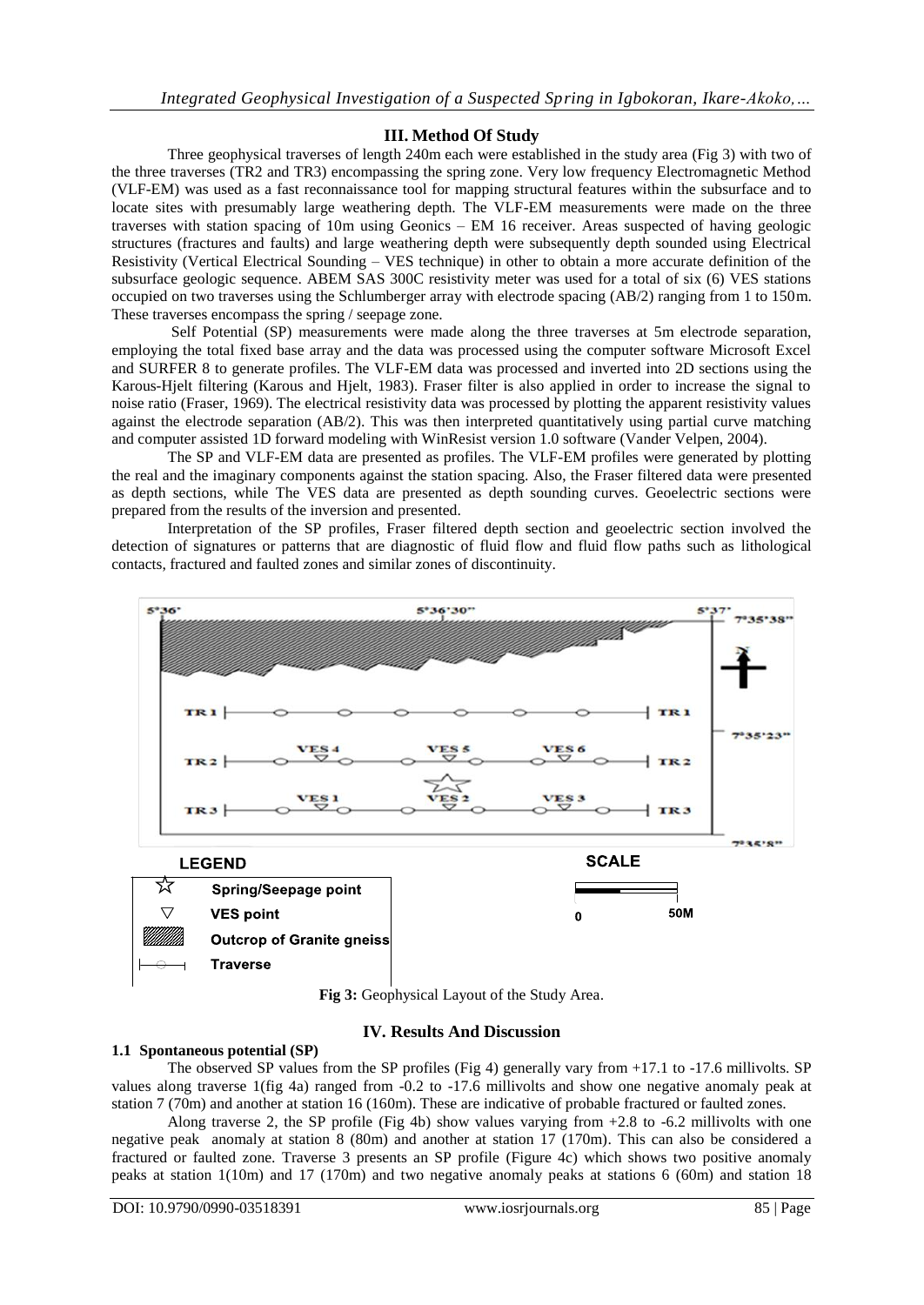(180m) all of which are diagnostic of a faulted or fractured zone. The SP profiles along the three traverses indicate a linear structure trending in the NE-SW direction and this structure is suspected to be the source of the groundwater seepage / spring.



**Fig 4:** SP profiles measured along (a) Traverse 1 (b) Traverse 2 (c) Traverse 3

### **4.2 Electromagnetic method (VLF-EM)**

The VLF-EM profiles were interpreted based on the relationship between the raw real and the filtered real (Fraser filtered) plots. Figure 5(a, b and c) Present the VLF-EM profiles (raw real and filtered real) and the KH section along traverses 1, 2 and 3.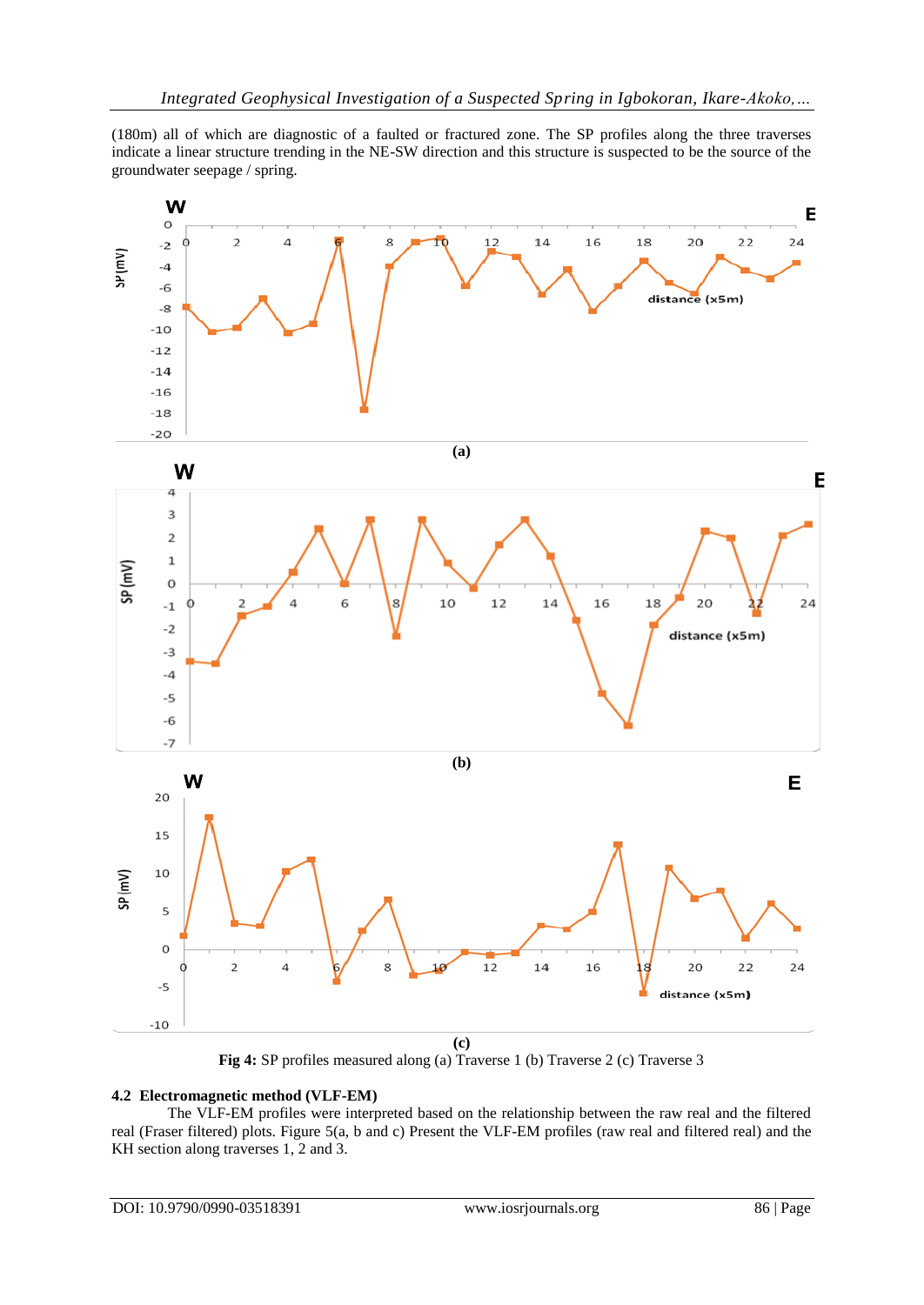Along traverse one (1), the profile is observed to show conductive zones at distances of 60m and 150m which are indicative of a linear structure or conductive substance such as water or clay. This observation is in agreement with the conductive zones delineated by the KH section at distances 50m and 145m. The KH section also delineated a highly conductive zone between 110 and 120m at an approximate depth of 22m which happens to coincide with the seepage point.

The profile generated for traverse two (2) is as shown in figure 4b. Conductive zones were delineated at distances 65m, 140m and 180m and they are all in agreement with the KH section along the same traverse which also delineated conductive zones at 65m and between  $110 - 170$ m. The conductive zone delineated by the KH section between  $110 - 170$ m did not only coincide with the seepage point but appear to indicate a more conductive and extensive material.

Along traverse three (3), the profile indicated conductive zones at 60m and 200m while the KH section delineated conductive zones at distances between 20 – 70m and 120 -200m both of which are in clear agreement. Delineated structures along all three traverses are suspected to be conductive weathered / fractured basement and are prominent along traverse 2 and 3 between 110-170 m and 120-200 m respectively and this is probably due to their proximity to the seepage point. This conclusion is also indicative of the NS-EW linear structure proposed from the result of the SP method as the source of the groundwater seepage / spring.



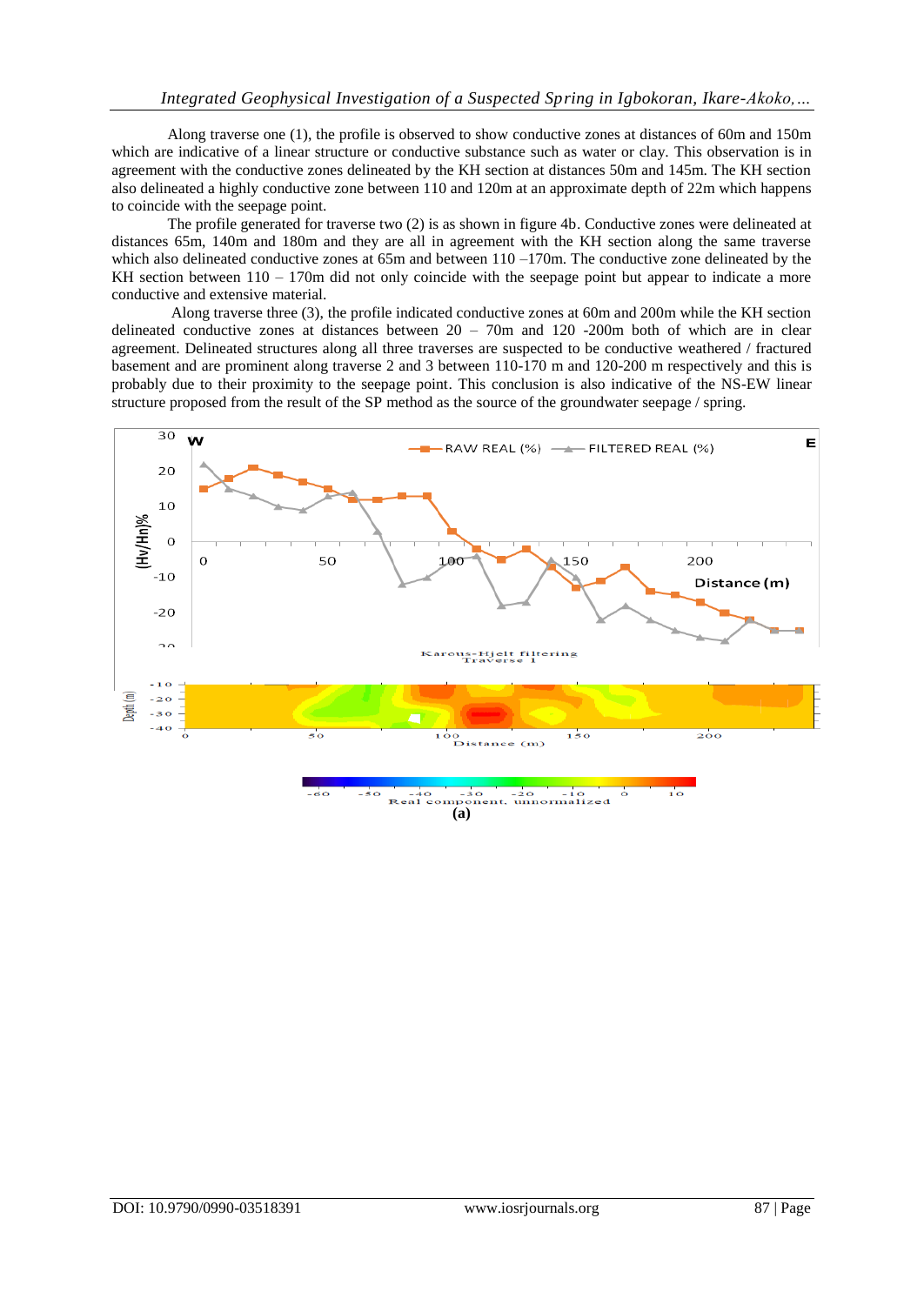

**Fig 5:** VLF Profile and KH Section along (a) Traverse 1 (b) Traverse 2 (c) Traverse 3.

### **4.3 Electrical resistivity method**

VES curves (Fig 6) were produced by plotting apparent resistivity values against the current electrode spacing (AB/2). The curves are of the type H, HA and QH and the results of the interpreted sounding curves are presented in table 1 below. Two geoelectric sections were drawn from the results of the VES data interpretation. These sections were drawn along traverses 2 and 3.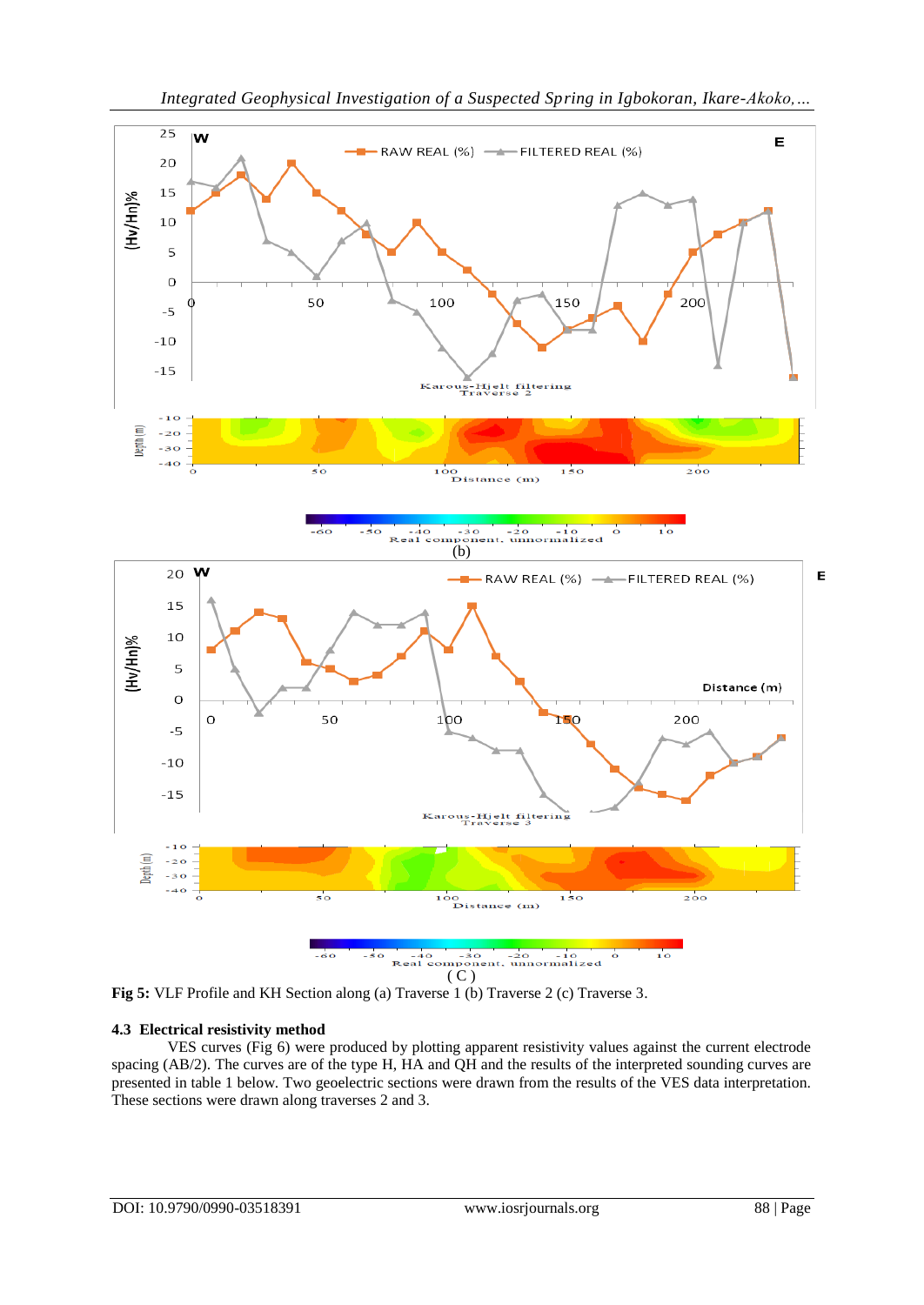#### **4.3.1 Geoelectric section**

The geoelectric section along traverse 3 contains VES stations 1, 2 and 3 (Fig 7) while that along traverse two contains VES stations 4, 5 and 6. Three geoelectric layers were delineated. These are the top soil, weathered layer and fresh basement. The first layer is the top soil with resistivity values varying from 137 to 331Ωm and thickness ranging from 0.5 to 1.2 m. The second layer is the weathered layer with resistivity values ranging from 18 to 49Ωm and thickness varying from 0.9 to 1.5m. The third layer which is the fresh basement has resistivity values tending to infinity. However, VES 6 along traverse two shows a fourth layer with resistivity value of 846Ωm which is suspected to be fractured Basement. It therefore shows that the overburden on this traverse is very shallow with maximum depth at 3m.





**BEEFEED** г

e

(a)

1810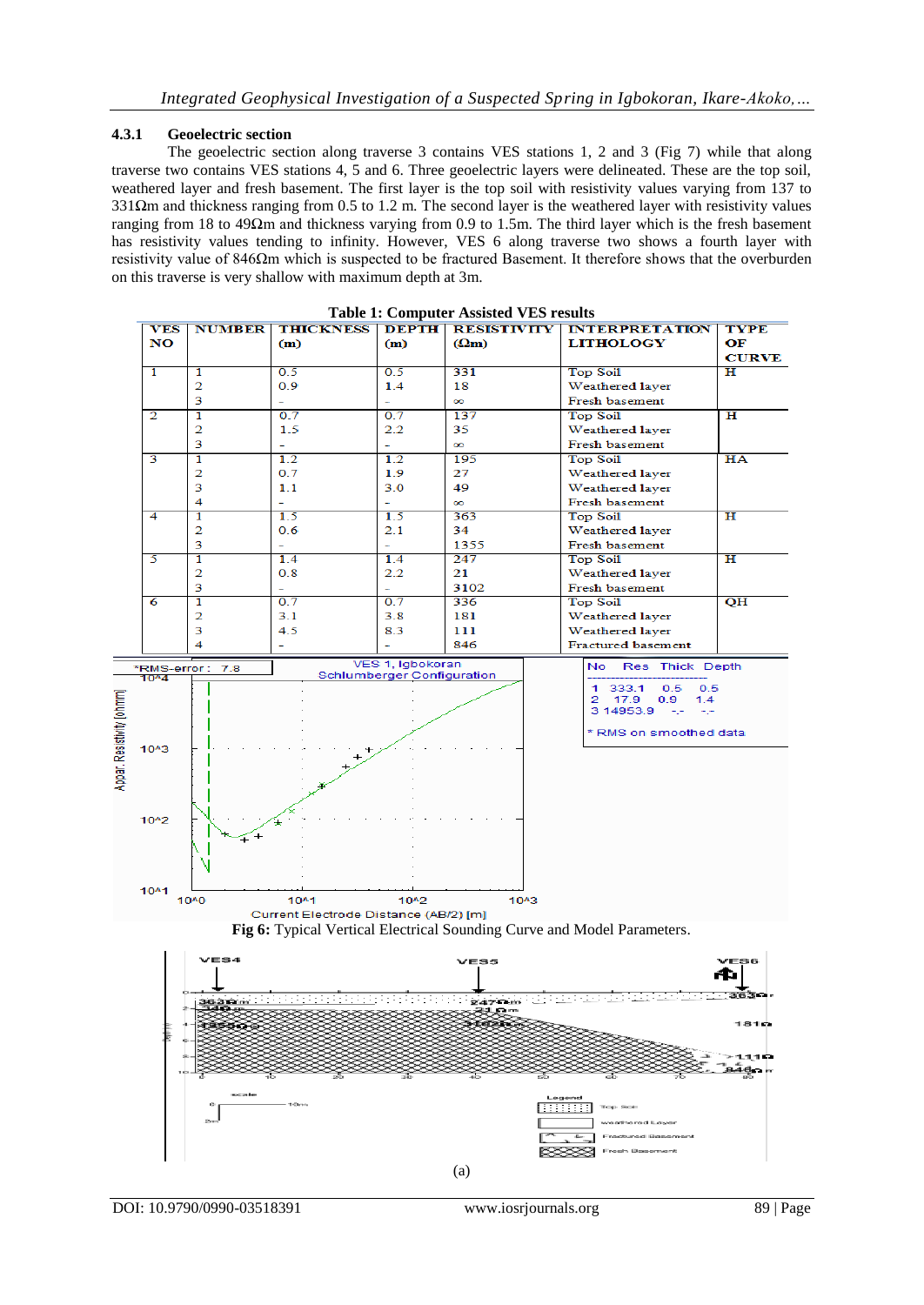

**Fig 7** Geoelectric section along (a) traverse 2 (b) Traverse 3

### **V. Integration Of Results**

Figure 8 is an integration of all three geophysical methods. The zones interpreted as probable fractured/ faulted zone by all three methods are joined by a line for all three traverses to aid easy correlation. The Low SP values depict conductive zones, and these zones are in agreement with the geological feature identified by the VLF-EM result. The result of the vertical electrical sounding also delineated at a depth of 8.2m, a fractured basement at VES point 6 along traverse 2. All three methods delineated a linear structure which is thoght to be inclined in the NE – SW direction and extends to the surface (seepage point). The groundwater is suspected to seep through this interface or discontinuity.